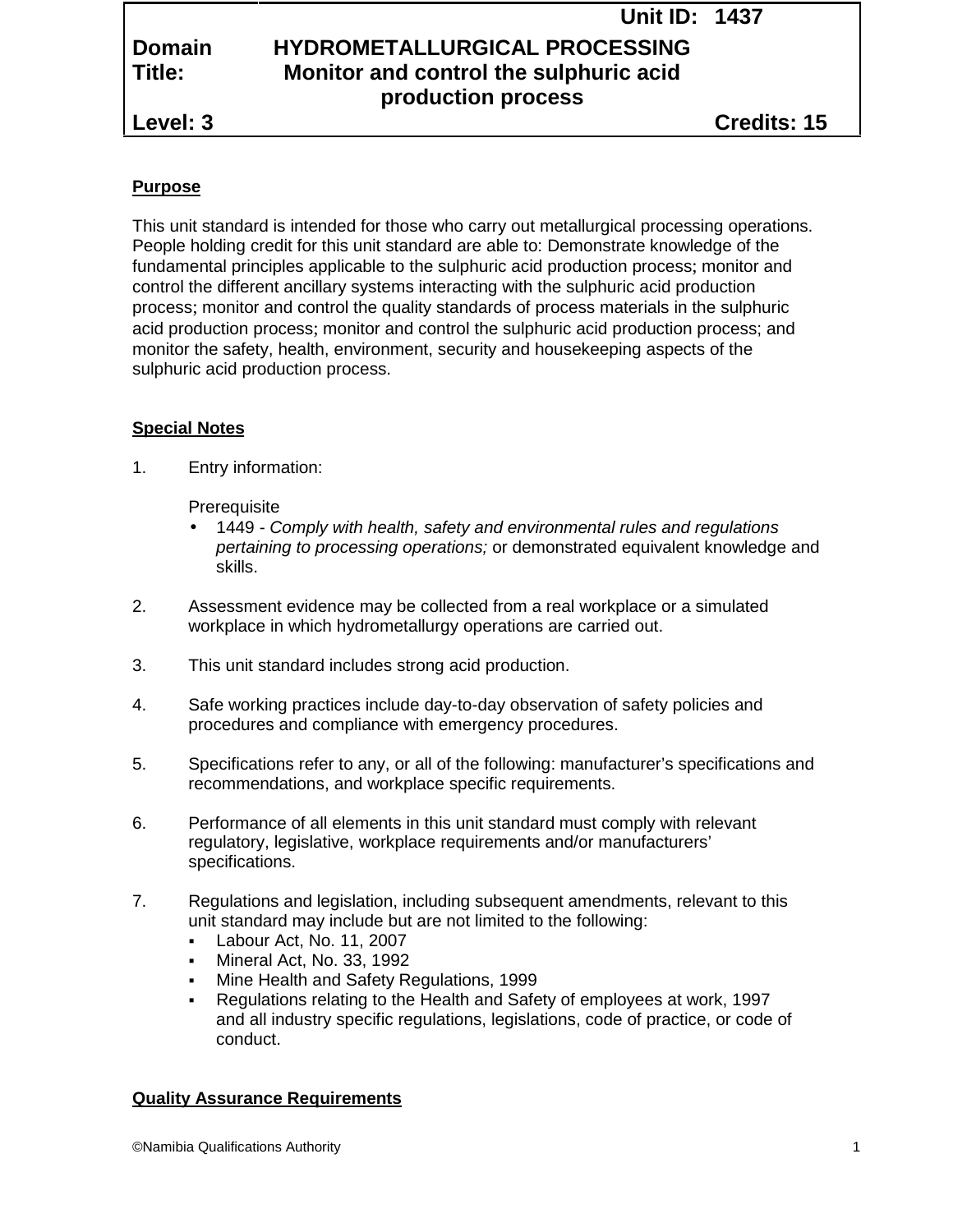This unit standard and others within this subfield may be awarded by institutions which meet the accreditation requirements set by the Namibia Qualifications Authority and the Namibia Training Authority and which comply with the national assessment and moderation requirements. Details of specific accreditation requirements and the national assessment arrangements are available from the Namibia Qualifications Authority and the Namibia Training Authority. All approved unit standards, qualifications and national assessment arrangements are available on the Namibia Training Authority website www.nta.com.na.

# **Elements and Performance Criteria**

# **Element 1: Demonstrate knowledge of the fundamental principles applicable to the sulphuric acid production process**

# **Range**

Equipment may include but is not limited to packed scrubbing tower; packed cooling tower; mist precipitator with star wires; mist pads; packed drying tower; catalytic reactor; gas transfer pump (main blower); packed absorption tower including stack; heat exchangers; water cooling tower; anodic cooler; pumps; valves; pipelines; ducting; vessels; and converter pre-heaters.

Chemicals may include but are not limited to dilution water; vanadium pentoxide catalyst; sulphur dioxide gas; and sulphur trioxide gas.

## **Performance Criteria**

- 1.1 The purpose of the sulphuric acid production process is described in terms of the final product manufactured.
- 1.2 The principles of the sulphuric acid production process are described by making use of a generic flow diagram.
- 1.3 The flow of material through the sulphuric acid section is traced and all equipment is identified using standard industry terminology.
- 1.4 The purpose and functioning of equipment used in the sulphuric acid section is described in terms of its role in the overall process.
- 1.5 The functions of all chemicals used within the sulphuric acid production process are described in terms of their chemical and physical properties.

#### **Element 2: Monitor and control the different ancillary systems interacting with the sulphuric acid production process**

## **Range**

Ancillary systems refer to the interface between mechanical equipment, electrical equipment, instrumentation and utilities and the sulphuric acid production process. It only includes those parts of each ancillary system, which interact directly with the sulphuric acid production process and not the full ancillary system.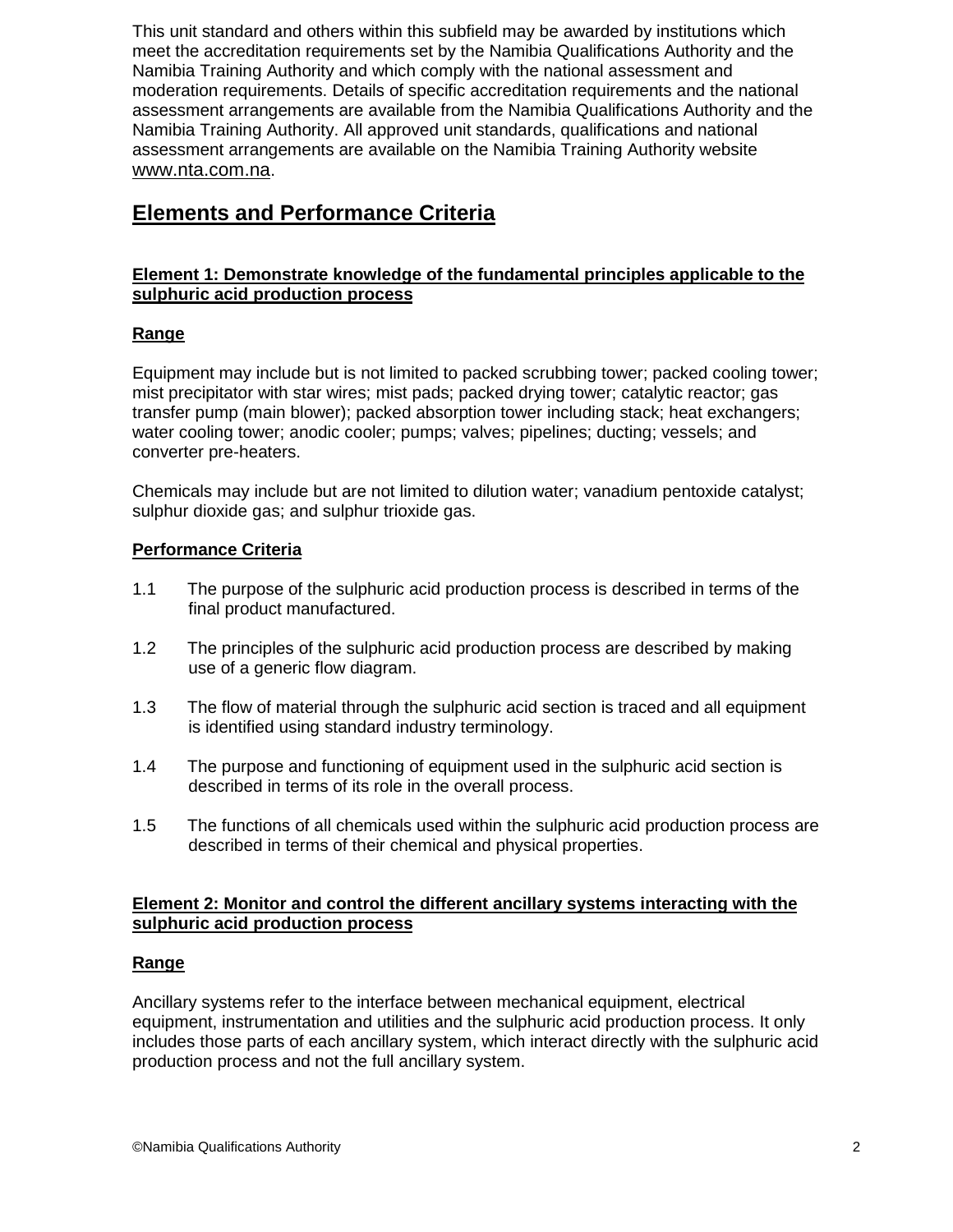Mechanical equipment may include but is not limited to pipelines; valves; linings; pumps; ducting; spray nozzles; entrance/exit hatches; ceramic packing (saddles); cast iron troughs; mist eliminator pads; exhaust stack; water cooling tower with fan; and water treatment equipment.

Electrical equipment may include but is not limited to electrical motors; switchgear; drive equipment; electrical interlock systems; stop/start stations; emergency stop switches; and lock out facilities.

Instrumentation may include but is not limited to conductivity meters; temperature controls; process indicators; level controllers; flow meters; control valves; controllers; alarms; and instrument interlocks used to monitor and control the process.

Utilities may include compressed air, electricity; and cooling water.

## **Performance Criteria**

- 2.1 Mechanical equipment used in the sulphuric acid production process is identified and described in terms of purpose and application.
- 2.2 Electrical equipment used in the sulphuric acid production process is identified and described in terms of purpose and application.
- 2.3 Instrumentation used in the sulphuric acid production process is identified and described in terms of purpose and application.
- 2.4 Utilities used in the sulphuric acid production process is identified and described in terms of purpose and application.
- 2.5 Ancillary systems are monitored and any deviations from operating parameters are corrected in accordance with operating procedures.

#### **Element 3: Monitor and control the quality standards of process materials in the sulphuric acid production process**

#### **Range**

Process materials may include but are not limited to sulphur dioxide gas, dilution water, vanadium pentoxide catalyst, sulphur trioxide gas, diluted and concentrated sulphuric acid and any additives forming part of the sulphuric acid production process.

## **Performance Criteria**

- 3.1 The properties of process materials are described in terms of their key characteristics.
- 3.2 The purpose of process material quality control procedures is explained.
- 3.3 The quality requirements of raw materials, chemicals and additives are described according to workplace requirements.
- 3.4 Corrective action are taken in the case of non-conforming raw materials according to workplace procedures.

## **Element 4: Monitor and control the sulphuric acid production process**